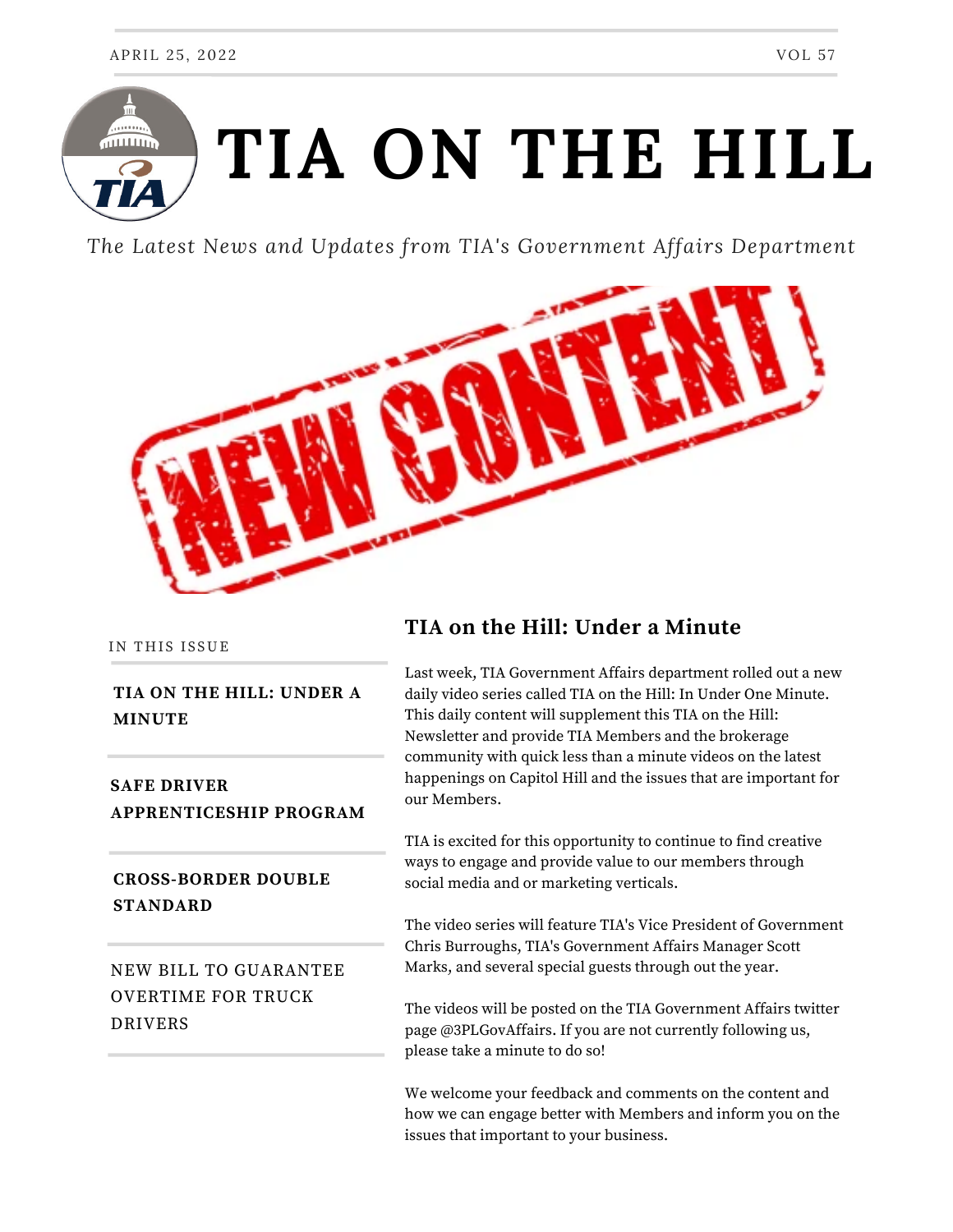## **Safe Driver Apprenticeship Program**

The Department of Transportation (DOT) released on Monday, April 18th, their plan to implement the pilot program for the Congressionally-mandated "Safe Driver Apprenticeship Program." This is a program to give the opportunity for young adults, ages 18-20, to receive their Commercial Driver License (CDL). It is a watered-down version of the TIA-backed legislation which would forgo the pilot and open up the 18-20 age frame for not only intrastate commerce which is where most states are, but also for interstate which is still 21 years or more.

This is one of four victories for TIA in the bipartisan infrastructure bill. TIA members have been facing a capacity shortage along with dozens of other shortages in the supply chain, including a driver shortage. This rule-making is welcome news especially since the U.S. Federal government banned non-vaccinated commercial drivers from entering the country.

In the pilot, there are many stipulations to enter the program such as probationary hours, experienced driver in the cab, onboard video cameras, and many more. There is also data that will be fed into the Federal Motor Carrier Safety Administration (FMCSA) for review. TIA looks forward to seeing how this program will impact our membership by opening a new amount of capacity to move freight safety for our members' customers.